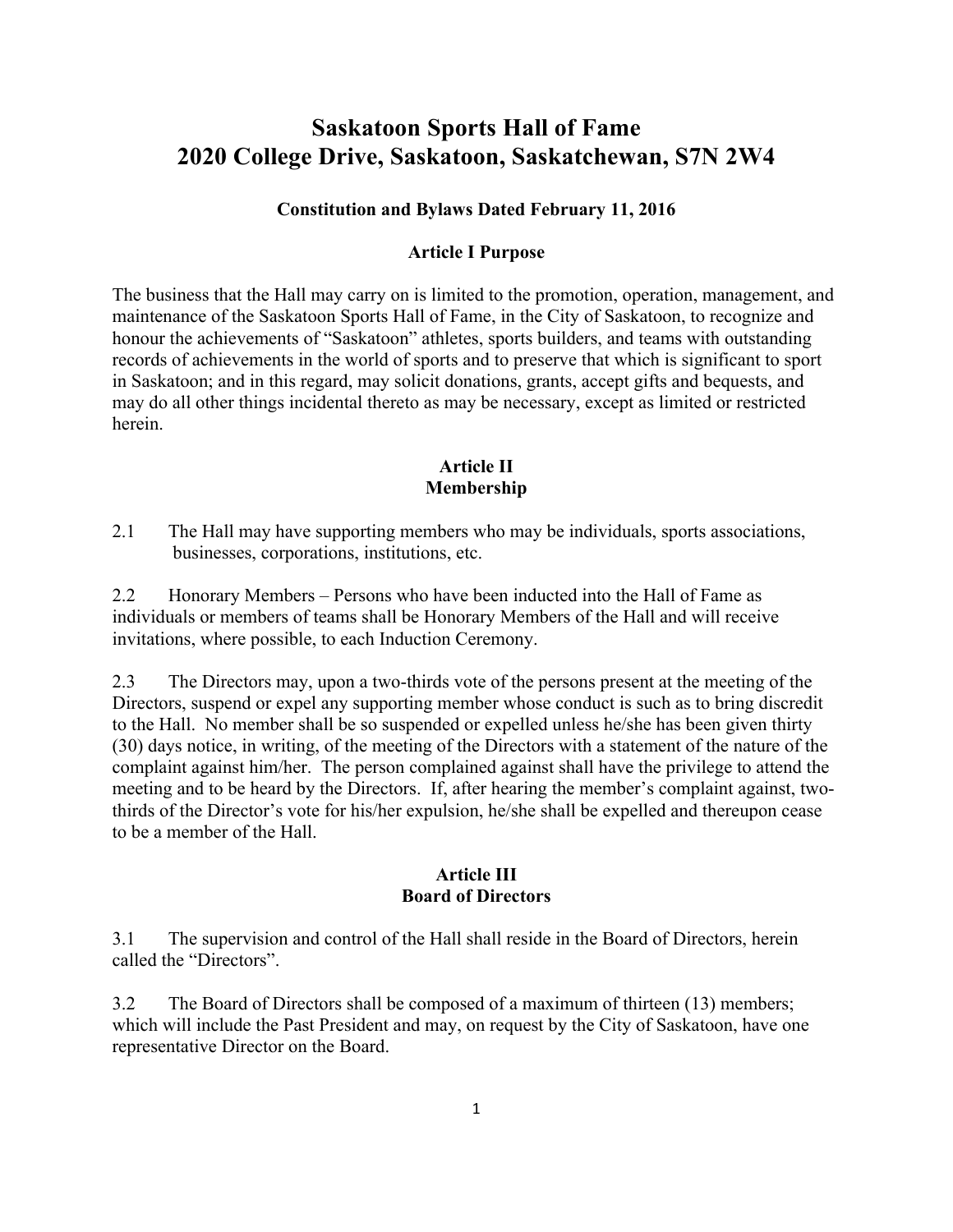3.2.1 Four Directors should be elected each year, at the Annual General Meeting, for a three-year term to fill any vacancies. Directors shall be eligible for re-election for one additional three-year term for a maximum of two three-year terms. No Director shall serve a third term until he/she has retired from the Board for at least one year.

3.2.2 A member need not be in attendance to allow his/her name to stand for election at the Annual General Meeting.

3.3 The Directors shall serve without remuneration.

3.4 A Director's position on the Board may be vacated: a) if he/she ceases to be a member of the Hall (such as in 2.3); and, b) if, by notice in writing to the Hall, he/she resigns his/her position on the Board.

3.5 Any vacancy in the Board of Directors shall be filled by appointment for the balance of the term by the Board of Directors.

# **Article IV Duties of Director**

4.1 The supervision and control of the Hall shall be managed by the Directors.

4.2 The Directors shall be solely responsible for the securing, control, and accounting of the finances of the Hall.

4.3 The Directors shall be responsible for the suitable and final selection of those to be recognized.

# **Article V Officers**

5.1 The officers of the Hall shall consist of the Past President, who shall be Chairman of the Nominations Committee of the Board, President, Vice President, Secretary, Treasurer, and such other officers as the Directors may from time to time appoint.

5.2 The officers shall be elected by the Directors from among their members at the first meeting of the Directors after the annual election of the Directors.

5.3 The officers shall be elected for a term of one year.

5.4 The President shall preside at all meetings of the Directors and of the Hall. In the event that the President is unable to attend, the Vice-President shall preside at the meetings, and if the Vice-President is unable to attend, the President shall appoint one of the Directors to act as Chairman of the meetings.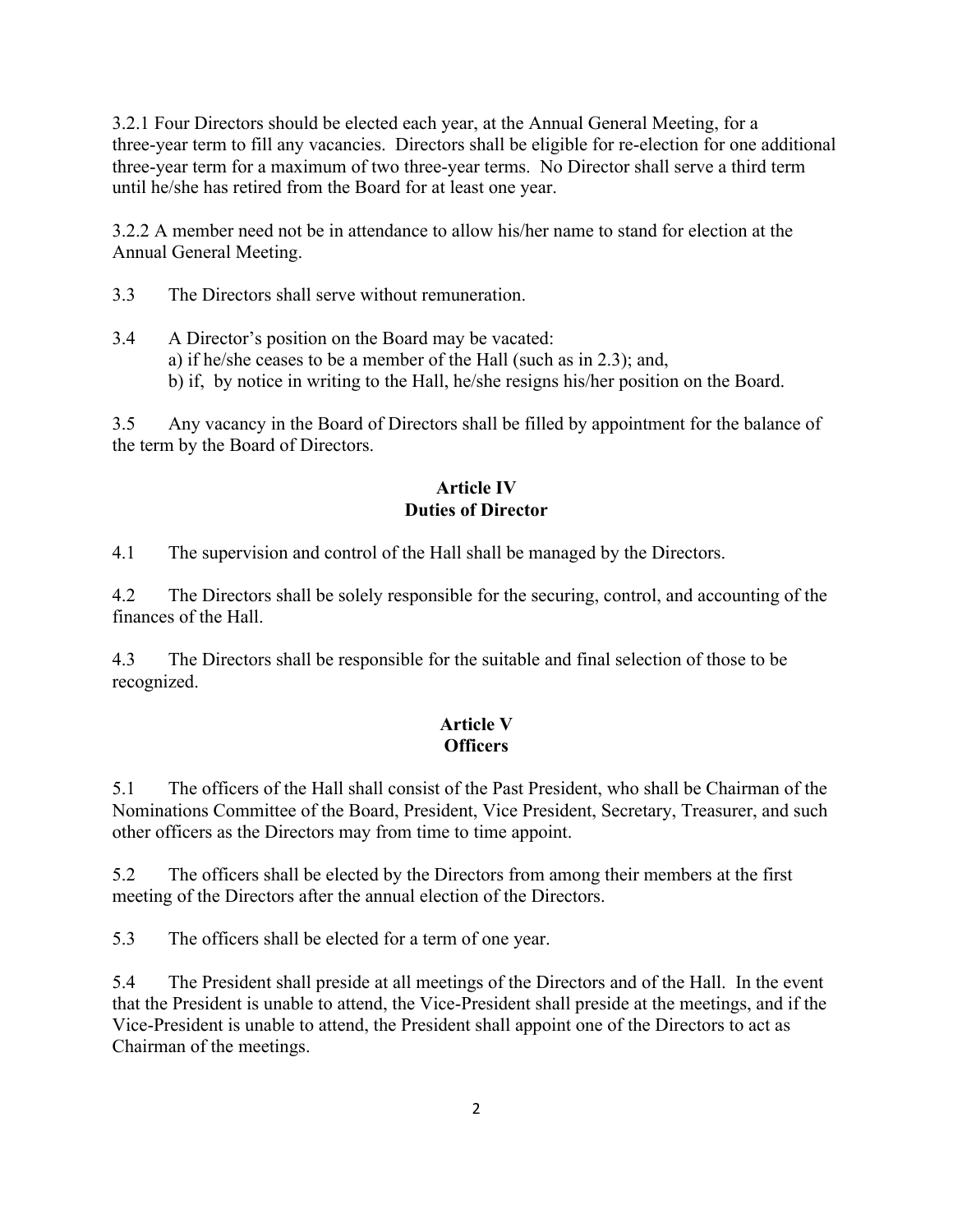5.5 The Treasurer shall be responsible to see that full and accurate accounts of the receipts and disbursements of the Hall are maintained.

5.6 The Directors may appoint staff to administer and implement the Hall in accordance with the policies and directives decided upon by the Directors.

5.7 There should be six (6) standing committees:

a) Archives and Selection Committee;

b) Finance and Marketing Committee;

c) Public Relations Committee;

d) Memorabilia and Display Committee;

e) Constitution and Bylaws Committee; and,

f) Ceremonies Committee.

Note: Other committees may be formed, by the Directors, at their discretion.

#### **Article VI Functions of Directors**

6.1 The Directors may meet together for the dispatch of business, adjourn and otherwise regulate their meeting as they may determine. Questions arising at a meeting shall be decided by majority vote, with the Chairman having the right to cast a deciding vote.

6.2 A meeting of Directors may be called by the President. A meeting of Directors must be called by the President on the written request of three (3) Directors. A minimum of four (4) Directors meetings shall be convened each year.

6.3 Notice of a meeting shall be given to the Directors at least seven (7) days prior to the date of the meeting. By majority consent of the Directors, the Directors may meet at any time without notice

6.4 One-half of the number of Directors on the Board, plus one, shall constitute a quorum for the purpose of a meeting of the Directors.

#### **Article VII Annual General Meeting**

7.1 The Annual General Meeting of the Hall shall be called during the month of February, if possible, but definitely before March 31<sup>st</sup> of the same year.

7.2 An attempt to notify each member of the Hall by email or by other means shall be executed no less than twenty-one (21) days before the meeting is to take place.

7.3 Eight (8) members shall constitute a quorum. If within half an hour from the time appointed for the meeting a quorum is not present, the meeting shall stand adjourned for seven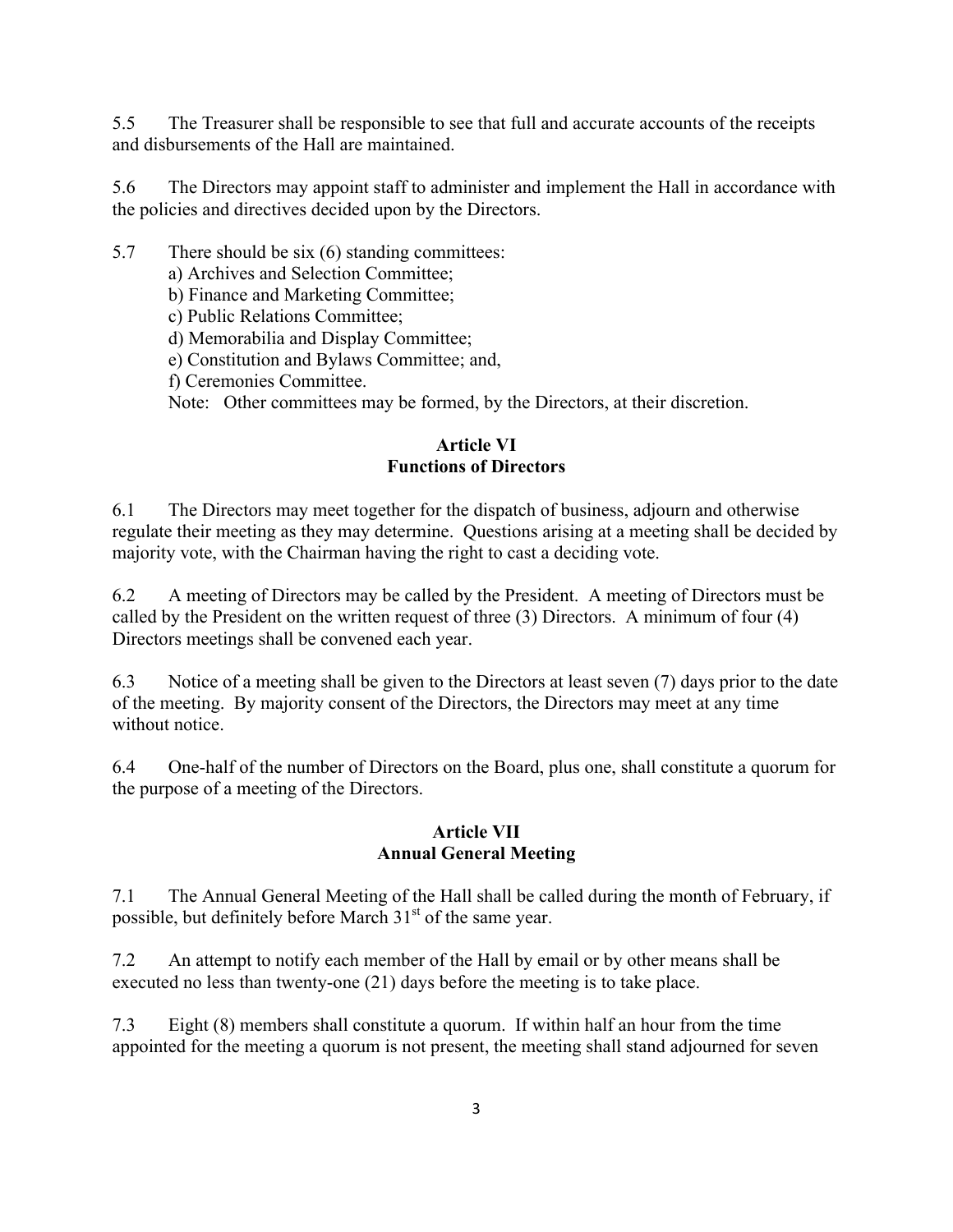(7) days at the same time and place; and those present at the adjourned meeting, shall constitute a quorum.

7.4 At every Annual General Meeting, there shall be presented a report by the President of the Directors, of the affairs of the Hall for the previous year, as well as a financial statement of the Hall, the financial reviewer's report and such other information or reports relating to the Hall's affairs as the Directors deem necessary.

7.5 Any member consenting to allow his/her name to stand for a position on the Board of Directors may do so by submitting his/her name, in writing, to the present secretary, even if that member is not present at the time of the meeting. He/she shall than be voted on, in the normal procedure, by the members present at the meeting and notified by the Board of Directors, as soon as possible, as to the result of the vote.

# **Article VIII Special Meeting**

Meetings of the members of the Hall, other than the Annual General Meeting, shall be known as Special Meetings.

8.1 Special Meetings may be called by the President as and when he/she considers it necessary.

8.2 Members shall be notified of Special Meetings by email and/or other attempted means not less than five (5) days before the meeting is to take place. The notice should also indicate the general nature of the matters to be dealt with at the Special Meeting.

8.3 Ten (10) members shall constitute a quorum. If within half an hour from the time appointed for the meeting a quorum is not present, the meeting shall stand adjourned for seven (7) days at the same time and place and those present at the adjourned meeting shall constitute a quorum.

8.4 Voting shall be by a show of hands, except where a ballot is requested by at least five (5) members.

#### **Article IX Nomination for Recognition**

9.1 Nominations may originate with the Directors

# 9.2 Nominations may originate directly from:

a) a sports governing body;

- b) a club or association;
- c) an individual; and,
- d) a family member.

Nominations are to be signed by the nominator or the officers of the body, club, or association.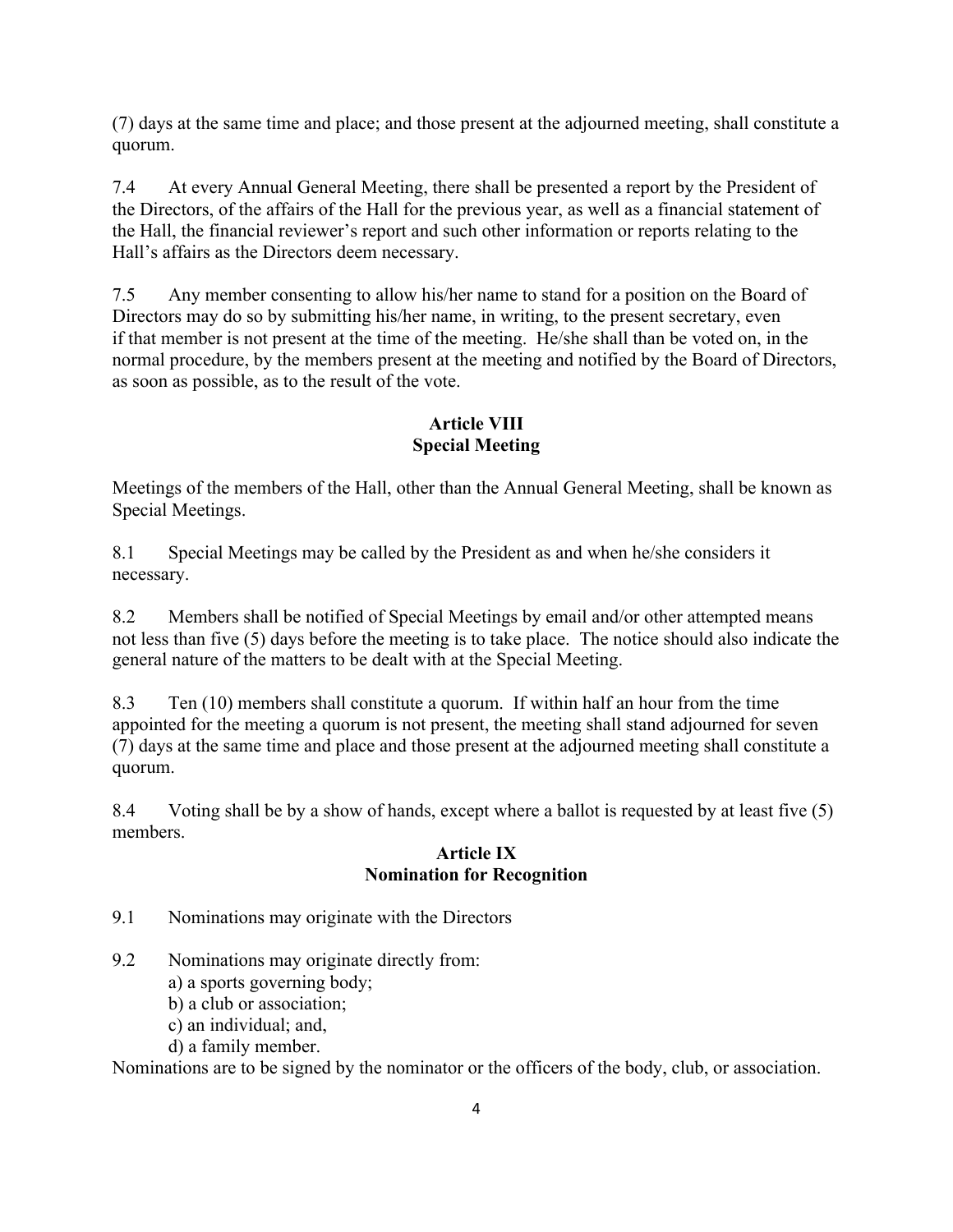9.3 Nominations shall be accompanied by citations covering, in as great detail as possible, the athletic accomplishments or the service record, or both, of the person or persons nominated. The claimed accomplishments or service records must be supported by documentary evidence where there is any possibility of doubt. Additionally, nominations must be accompanied by a photograph of the nominee.

9.4 All costs relating to the nomination are the responsibility of the nominator(s).

9.5 Nominations may be received by the Board of Directors of the Hall throughout the year.

## **Article X Eligibility of Athletes for Nomination**

10.1 The nominee must have represented a sport with distinction in athletic competition; in Saskatoon, inside/outside the province; or whose example has brought great credit to the sport and high respect for the individual; and whose conduct will not bring discredit to the Hall.

10.2 The nominee must either have been born in Saskatoon, or been a "Saskatoon" resident during the period for which outstanding service is claimed.

10.3 The nominee must have compiled an outstanding record in one or more sports.

10.4 A nominee, not born in Saskatoon, may be eligible if, in the opinion of the Board of Directors, the individual should be recognized by the Saskatoon Sports Hall of Fame.

10.5 A nominee may or may not be eligible if he/she is representing an activity which, in the minds of the Board of Directors, is deemed to be/not to be a sport.

## **Article XI Eligibility of Sportsmen, Sportswomen, Executives and Others**

# **Article XI Eligibility of Builders for Nomination**

11.1 The nominees must have served a sport for a period of years (as determined by the Board of Directors), that are not necessarily consecutive.

11.2 The nominees must have had a career which combines, wholly or in part, the qualities mentioned in Article 10.1, in such a way to make their contribution to sport of an outstanding nature and whose conduct will not bring discredit to the Hall.

11.3 The nominee must either have been born in Saskatoon, or been a "Saskatoon" resident during the period for which outstanding service is claimed. However, the nominee may be from a nearby community (as determined by the Board of Directors) but must have served as a Builder of a sport in Saskatoon.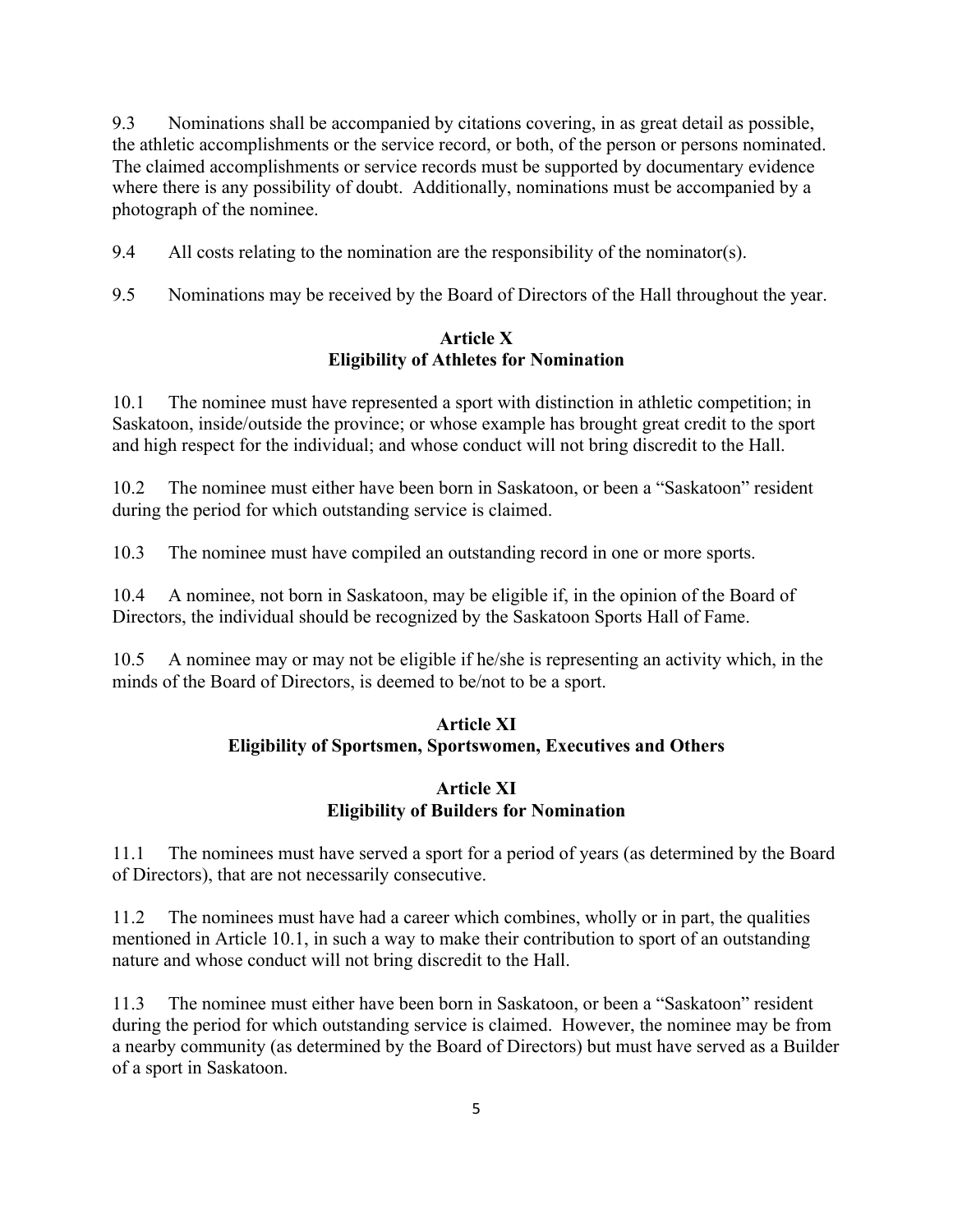11.4 The term "Builder" should be defined as to illustrate a possible variety of functions such as coach, official, administrator, patron, media (journalist/broadcaster) and sports medicine.

11.5 The individual inducted as an athlete who then goes on to become an administrator in the same sport should not be inducted as a builder in the same sport.

11.6 A nominee may/may not be eligible as a Builder if the activity he/she is considering, is deemed or not deemed a sport by the Board of Directors.

#### **Article XII Eligibility of Championship Teams**

12.1 Saskatoon teams winning a national, international or world championship or reaching the ultimate level of achievement in their sport, and whose conduct will not bring discredit to the Hall, may be eligible for entry into the Hall.

## **Team Inductees- A Definition**

Given that the mandate of the Hall is to recognize excellence in sport, the following team personnel will be considered as inductees into the Hall of Fame; players, coaching staff, trainers, equipment manager(s), general manager, medical personnel and President of the team.

#### **Article XIII Selection of Nominees for Recognition into the Hall**

13.1 Each year the Induction Selection committee will select from the nominations received and on file at the Hall approximately eight (8) athletes and builders and a maximum of two (2) teams. At no time shall the induction of builders exceed the total number of individual athletes and/or teams. The Committee should address the issues of geography, gender, historical profile, the age factor (chronology of distribution), etc. If the calibre of nominees is felt to not warrant a selection process and induction, the Board of Directors may decide not to hold an induction ceremony in any fiscal year. The Board of Directors of the Hall is responsible for the final selection of nominees for each induction of the Hall, and is responsible for the suitable induction of the selected nominees.

13.2 At no time shall individuals or team nominees be accepted whose conduct is or has been such as to bring discredit to the Hall.

## **Article XIV Recognition**

14.1 Those selected by the Saskatoon Sports Hall of Fame will be suitably recognized by the Saskatoon Sports Hall of Fame.